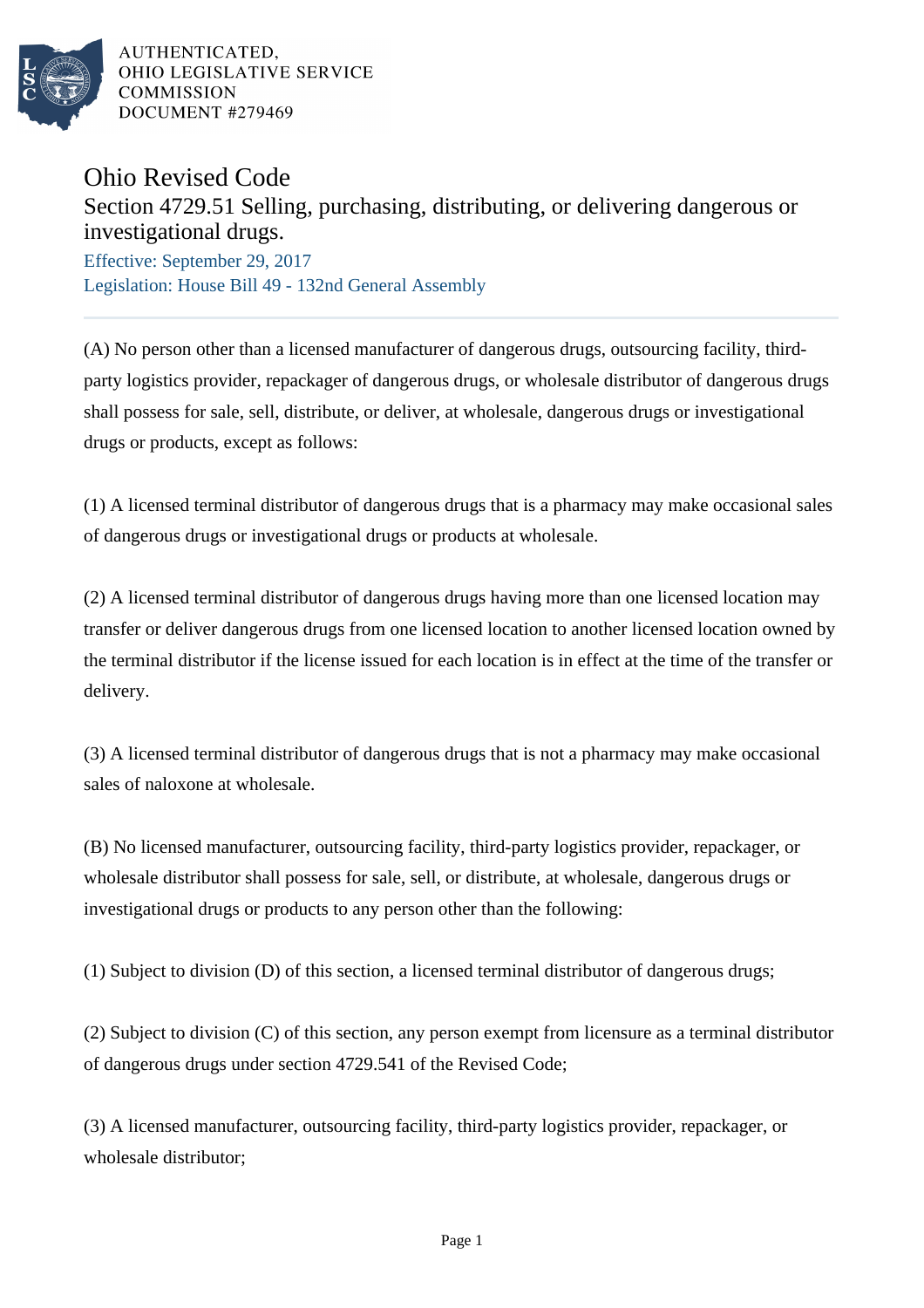

(4) A terminal distributor, manufacturer, outsourcing facility, third-party logistics provider, repackager, or wholesale distributor that is located in another state, is not engaged in the sale of dangerous drugs within this state, and is actively licensed to engage in the sale of dangerous drugs by the state in which the distributor conducts business.

(C) No licensed manufacturer, outsourcing facility, third-party logistics provider, repackager, or wholesale distributor shall possess for sale, sell, or distribute, at wholesale, dangerous drugs or investigational drugs or products to either of the following:

(1) A prescriber who is employed by either of the following:

(a) A pain management clinic that is not licensed as a terminal distributor of dangerous drugs with a pain management clinic classification issued under section 4729.552 of the Revised Code;

(b) A facility, clinic, or other location that provides office-based opioid treatment but is not licensed as a terminal distributor of dangerous drugs with an office-based opioid treatment classification issued under section 4729.553 of the Revised Code if such a license is required by that section.

(2) A business entity described in division (A)(2) or (3) of section 4729.541 of the Revised Code that is, or is operating, either of the following:

(a) A pain management clinic without a license as a terminal distributor of dangerous drugs with a pain management clinic classification issued under section 4729.552 of the Revised Code;

(b) A facility, clinic, or other location that provides office-based opioid treatment without a license as a terminal distributor of dangerous drugs with an office-based opioid treatment classification issued under section 4729.553 of the Revised Code if such a license is required by that section.

(D) No licensed manufacturer, outsourcing facility, third-party logistics provider, repackager, or wholesale distributor shall possess dangerous drugs or investigational drugs or products for sale at wholesale, or sell or distribute such drugs at wholesale, to a licensed terminal distributor of dangerous drugs, except as follows: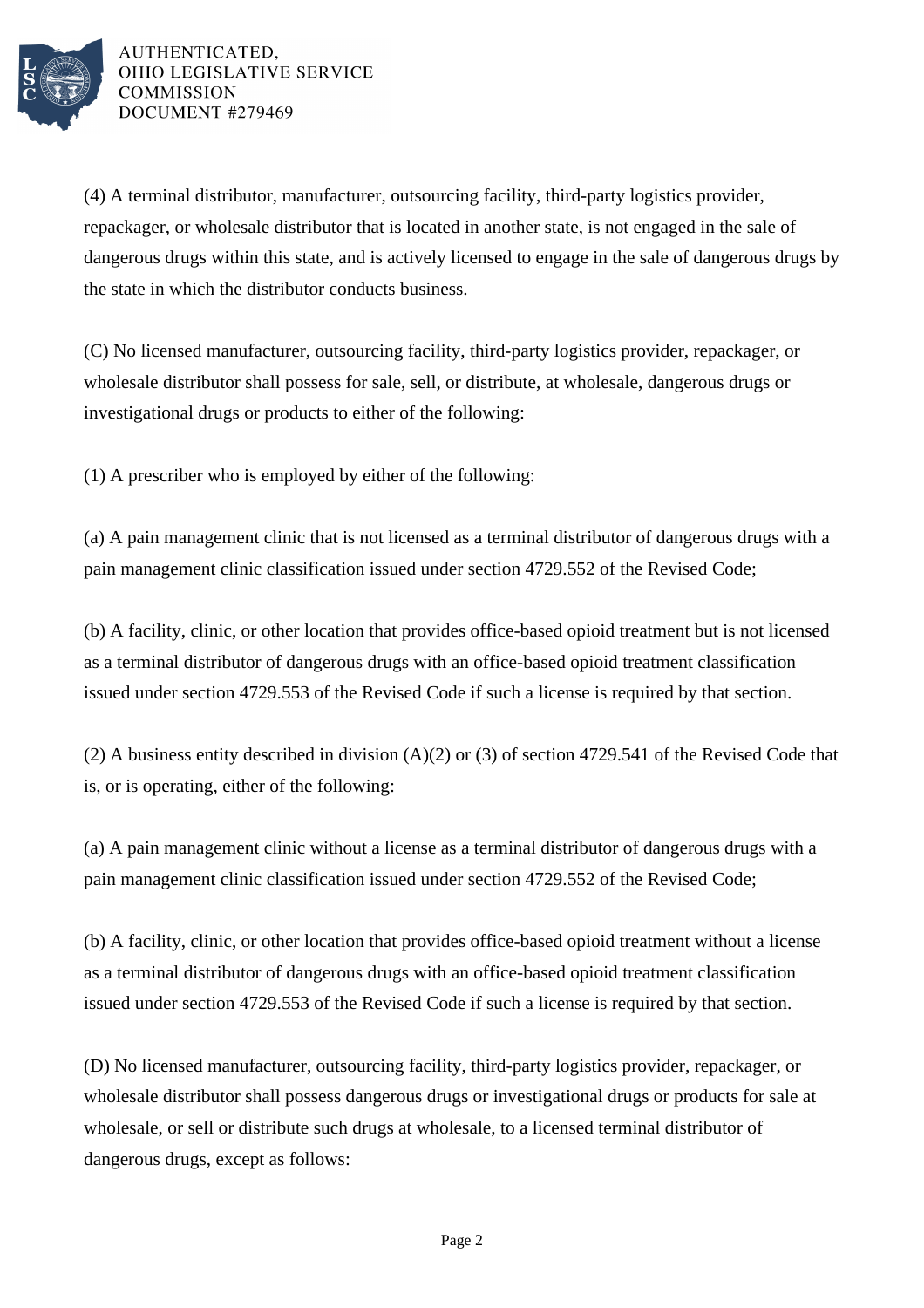

(1) In the case of a terminal distributor with a category II license, only dangerous drugs in category II, as defined in division (A)(1) of section 4729.54 of the Revised Code;

(2) In the case of a terminal distributor with a category III license, dangerous drugs in category II and category III, as defined in divisions (A)(1) and (2) of section 4729.54 of the Revised Code;

(3) In the case of a terminal distributor with a limited category II or III license, only the dangerous drugs specified in the license.

(E)(1) Except as provided in division (E)(2) of this section, no person shall do any of the following:

(a) Sell or distribute, at retail, dangerous drugs;

- (b) Possess for sale, at retail, dangerous drugs;
- (c) Possess dangerous drugs.

 $(2)(a)$  Divisions  $(E)(1)(a)$ ,  $(b)$ , and  $(c)$  of this section do not apply to any of the following:

(i) A licensed terminal distributor of dangerous drugs;

(ii) A person who possesses, or possesses for sale or sells, at retail, a dangerous drug in accordance with Chapters 3719., 4715., 4723., 4725., 4729., 4730., 4731., and 4741. of the Revised Code;

(iii) Any of the persons identified in divisions  $(A)(1)$  to  $(5)$  and  $(13)$  of section 4729.541 of the Revised Code, but only to the extent specified in that section.

(b) Division  $(E)(1)(c)$  of this section does not apply to any of the following:

(i) A licensed manufacturer, outsourcing facility, third-party logistics provider, repackager, or wholesale distributor;